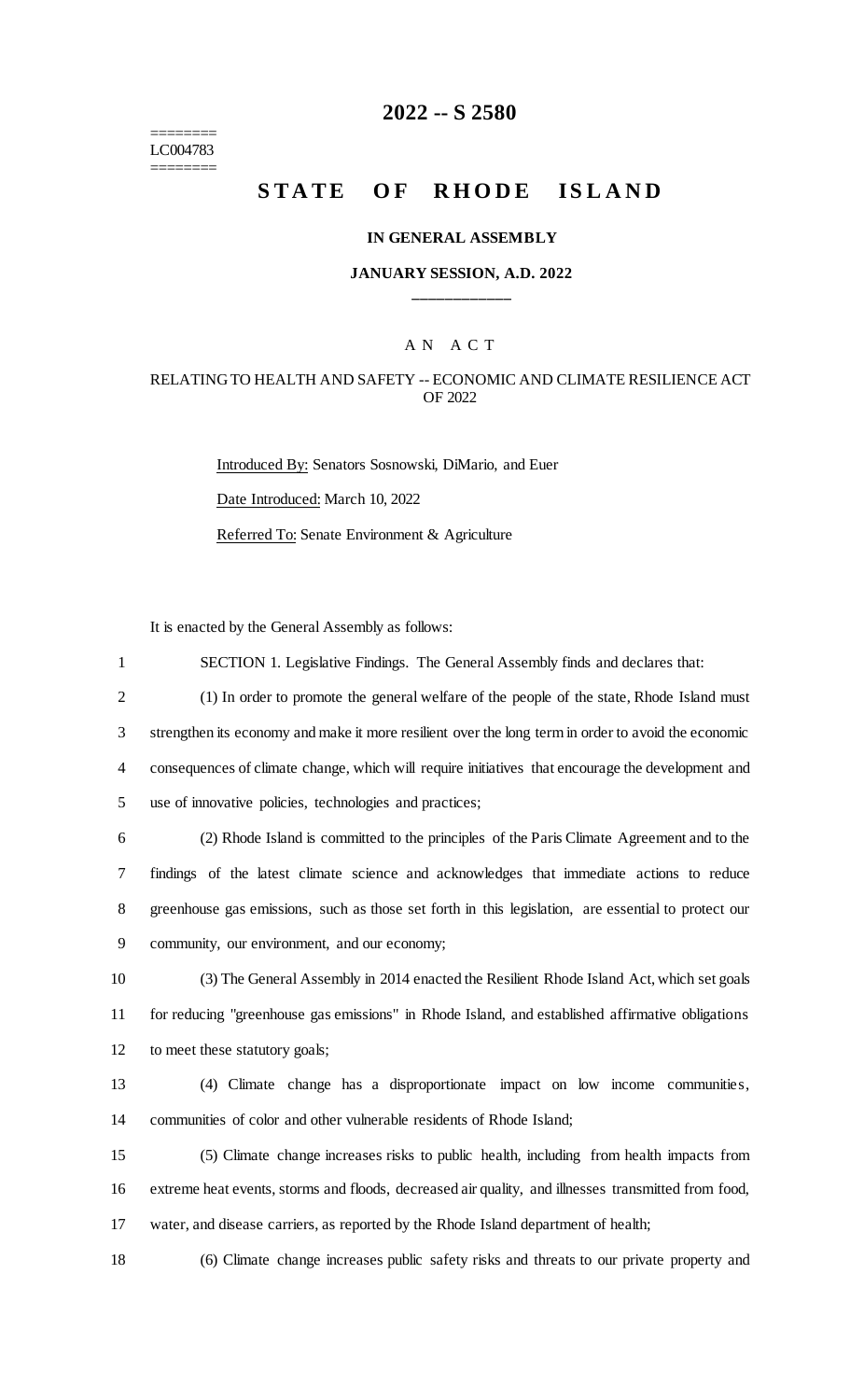public infrastructure, including risks associated with storms, floods, and sea level rise, and these risks have been recognized by several branches of the Rhode Island government as warranting specific attention;

 (7) Climate change has severe economic consequences, including catastrophic weather events such as Hurricane Sandy or coastal and river flooding that cause widespread damage to communities and businesses and changes to marine ecosystems that cause severe reductions in winter flounder, lobster, and other marine populations, and failing to address these risks will only lead to more severe and persistent impacts upon our local economy;

 (8) Rhode Island spends over three billion dollars (\$3,000,000,000) annually on fossil fuels whereas carbon pricing mechanisms have been shown to be effective in creating jobs and stimulating the local economy;

 (9) Natural gas, gasoline, diesel and heating oil prices can be highly volatile and create uncertainty and risk for Rhode Island's economy. Reducing energy waste and demand for fossil fuels produced out-of-state can stabilize Rhode Island's economy;

 (10) In the absence of international or federal action, states cooperating regionally are effective at reducing emissions and spurring renewable energy initiatives, as demonstrated by the success of the Regional Greenhouse Gas Initiative (RGGI), which places a cap on emissions and which has reduced overall emissions and strengthened the economies of participating states.

 (11) Carbon pricing is a cost-effective and when used in conjunction with the emissions cap set forth in RGGI, is an efficient market-based means to achieve significant carbon emissions reductions;

 (12) The clean energy sector has proven to be one of the fastest growing segments of Rhode Island's economy, currently providing over fifteen thousand (15,000) jobs and growing at a rate much higher than the overall state economy; increased investment will provide even more jobs in addition to a higher quality of life;

 (13) Climate change poses substantial risks to Rhode Island's ecology and natural resources, and pursuant to Article 1, § 17 of the Rhode Island Constitution, it is the responsibility of the state to secure the right of the people "to the use and enjoyment of the natural resources of the state with due regard for the preservation of their values;" and

SECTION 2. Legislative intent. It is the intent of the general assembly to:

 (1) Establish a separate restricted receipt account called the Rhode Island Economic and Climate Resilience Climate Fund for creating employment and helping workers transition to low carbon industries, improving energy efficiency, advancing adoption of clean energy technology, establishing programs to safeguard low-income residents, and protecting businesses that are high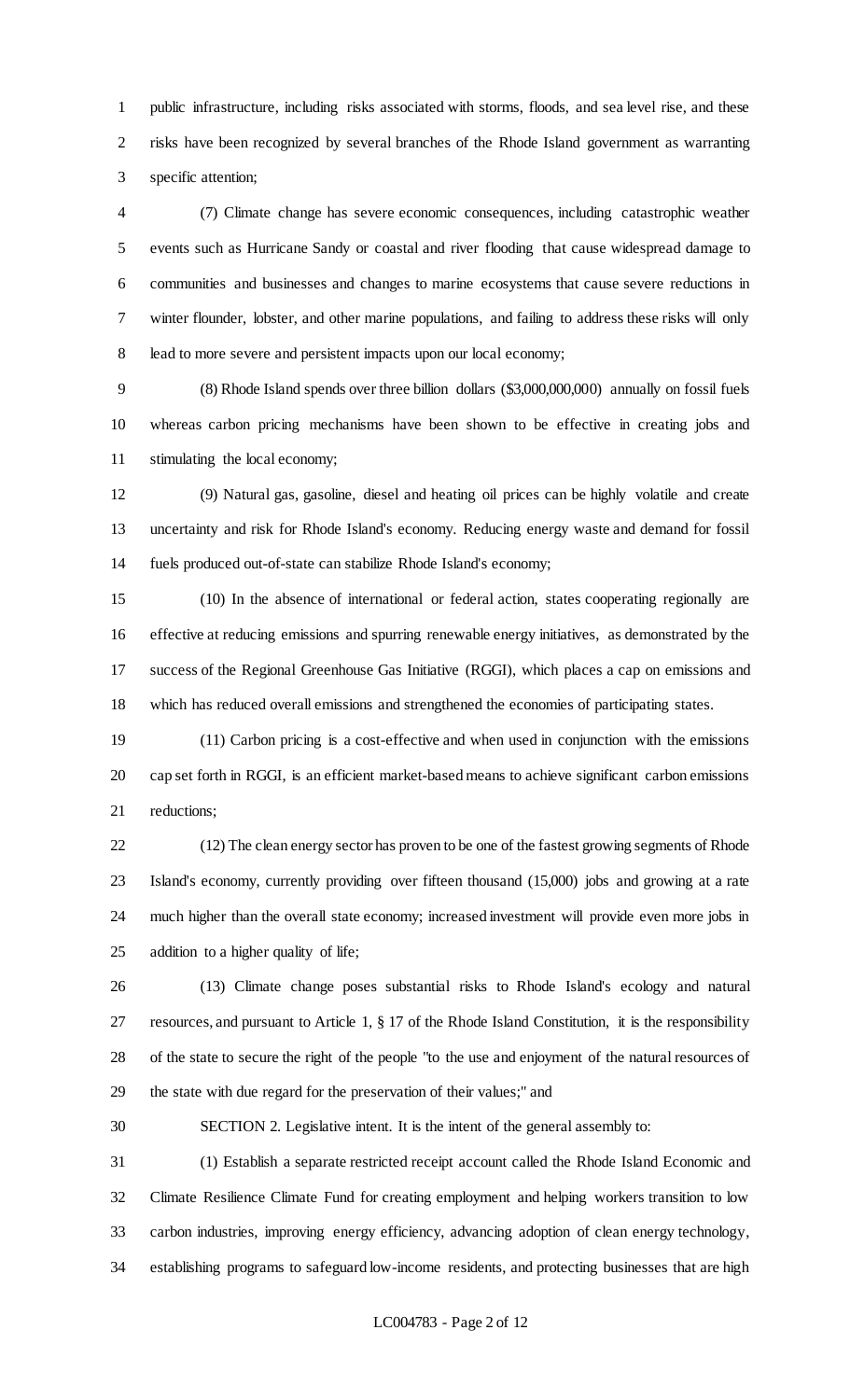| $\mathbf{1}$   | energy users;                                                                                      |
|----------------|----------------------------------------------------------------------------------------------------|
| $\overline{2}$ | (2) Price carbon as an incentive to reduce carbon (greenhouse gas) emissions from use of           |
| 3              | carbon based fuels by residents and businesses in Rhode Island;                                    |
| 4              | (3) Provide access to energy efficiency, energy conservation, and renewable energy                 |
| 5              | programs for low-income families and small businesses;                                             |
| 6              | (4) Reduce public health, public safety, economic, and natural resource impairment risks           |
| 7              | associated with climate change;                                                                    |
| 8              | (5) Meet or exceed the state emissions goals for 2035 as set by the Resilient Rhode Island         |
| 9              | Act of 2014; and                                                                                   |
| 10             | (6) Promote regional cooperation to reduce emissions, build renewable energy and energy            |
| 11             | efficiency programs, and strengthen the economy.                                                   |
| 12             | SECTION 3. Title 23 of the General Laws entitled "HEALTH AND SAFETY" is hereby                     |
| 13             | amended by adding thereto the following chapter:                                                   |
| 14             | <b>CHAPTER 82.1</b>                                                                                |
| 15             | ECONOMIC AND CLIMATE RESILIENCE ACT OF 2022                                                        |
| 16             | 23-82.1-1. Short title.                                                                            |
| 17             | This chapter shall be known and may be cited as the "Economic and Climate Resilience"              |
| 18             | Act of 2021".                                                                                      |
| 19             | 23-82.1-2. Definitions.                                                                            |
| 20             | As used in this chapter, the following words and terms shall have the following meanings           |
| 21             | unless the context shall clearly indicate another or different meaning or intent:                  |
| 22             | (1) "Carbon dioxide equivalent" ("CO <sub>2</sub> e") means a unit of measure used to compare the  |
| 23             | emissions from various greenhouse gases based upon their global warming potential.                 |
| 24             | (2) "Carbon price" means the fee imposed by this chapter.                                          |
| 25             | (3) "Climate resilience" means the ability of a social, ecological, or socio-ecological system     |
| 26             | and its components to anticipate, reduce, accommodate, or recover from the effects of a hazardous  |
| 27             | event or trend in a timely and efficient manner. Such economic and social stability in the face of |
| 28             | climate-related disasters can be achieved through preparation, soft and hard infrastructure        |
| 29             | improvements, emergency warning systems, and recovery resources, as well as through quickly        |
| 30             | decarbonizing the economy to help lead other jurisdictions to do so, to avoid the worst impacts    |
| 31             | which come with the accumulation of greenhouse gases in the atmosphere and oceans.                 |
| 32             | (4) "Commission" means the public utilities commission, set forth in $\S$ 39-1-3(a).               |
| 33             | (5) "Electricity fuel mix" means the mix of fuels for any one-year period used to create           |
| 34             | electricity by generators within the control area of ISO-NE.                                       |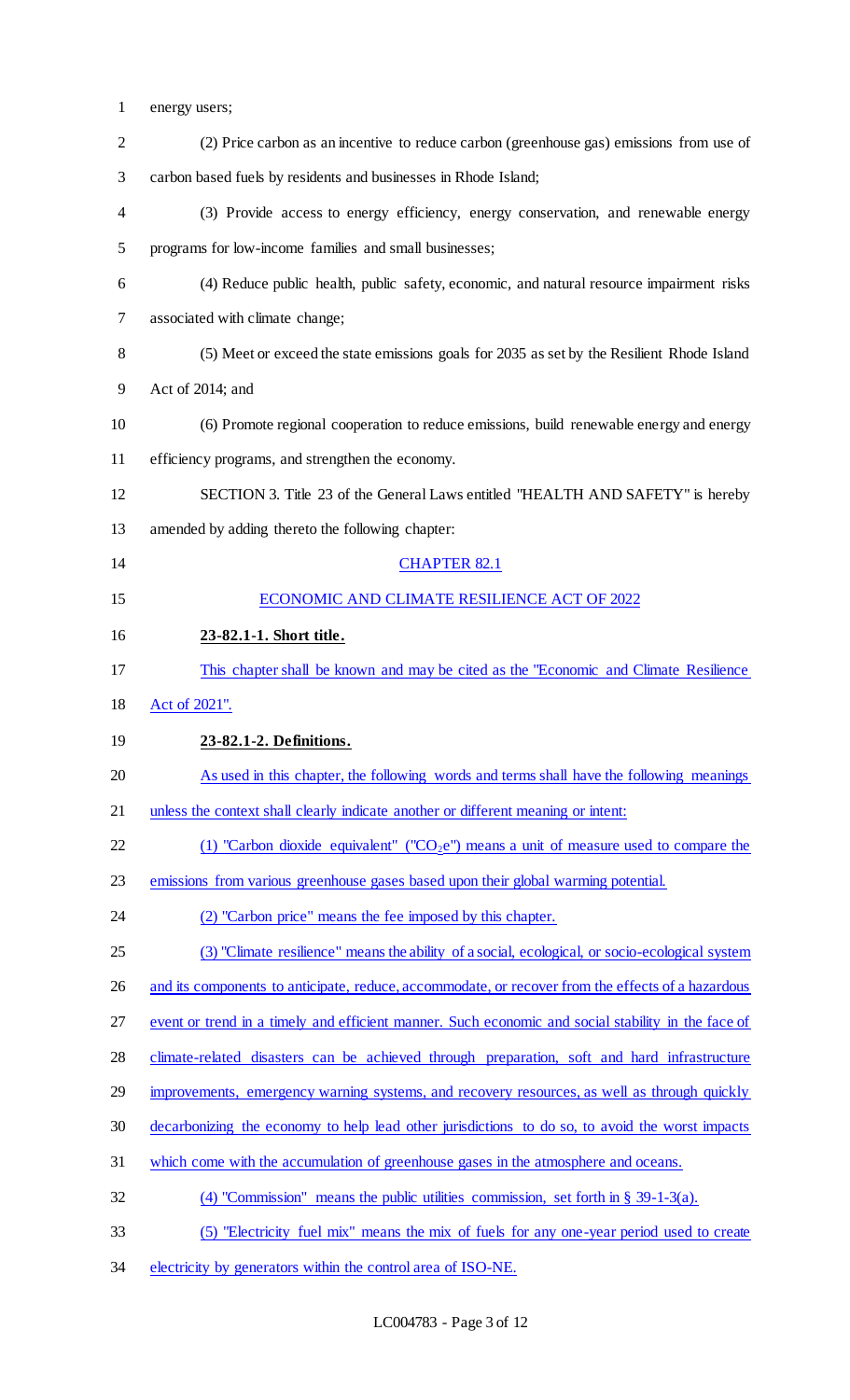| $\mathbf{1}$   | (6) "Employer" means a person, firm, corporation, partnership, association or public body,                |
|----------------|-----------------------------------------------------------------------------------------------------------|
| $\overline{2}$ | whether for-profit or not-for-profit, that is located in Rhode Island and employs Rhode Island            |
| 3              | residents.                                                                                                |
| 4              | (7) "Economic and climate resilience fund" means the fund established under this chapter.                 |
| 5              | (8) "Fossil fuel" means coal, oil, natural gas, propane, petroleum product, and biomass that              |
| 6              | is not carbon neutral over its life cycle. Fossil fuels do not include renewable, carbon neutral          |
| 7              | biomass or waste vegetable oil biodiesel.                                                                 |
| 8              | (9) "Implementation date" means January 1 of the year following initial regional carbon                   |
| 9              | fee enactment.                                                                                            |
| 10             | (10) "Independent System Operator-New England" or "ISO-NE" means the regional                             |
| 11             | transmission organization for New England licensed by the federal energy regulatory commission            |
| 12             | pursuant to the Federal Power Act (16 U.S.C.12).                                                          |
| 13             | (11) "Initial regional carbon fee enactment" means the enactment of a fee of at least five                |
| 14             | dollars (\$5.00) per metric ton of carbon by the legislatures of at least three (3) states: Rhode Island, |
| 15             | Massachusetts, and one or more additional states in the Regional Greenhouse Gas Initiative                |
| 16             | (RGGI).                                                                                                   |
| 17             | (12) "Low-income residential property" means a dwelling unit owned or occupied by a                       |
| 18             | household eligible to receive benefits under the low-income energy assistance program (LIHEAP)            |
| 19             | as set forth in § 39-1-27.12; in instances where a premises contains multiple dwelling units, the         |
| 20             | entire premises shall be considered a low-income residential property if fifty percent (50%) or more      |
| 21             | of the dwelling units are occupied by LIHEAP-eligible households.                                         |
| 22             | (13) "Person" means any individual, partnership, corporation, company, society, or                        |
| 23             | association, whether created for-profit or nonprofit purposes.                                            |
| 24             | (14) "Petroleum product" means all petroleum derivatives, whether in bond or not, which                   |
| 25             | are commonly burned to produce heat, electricity, or motion or which are commonly processed to            |
| 26             | produce synthetic gas for burning, including propane, gasoline, unleaded gasoline, kerosene,              |
| 27             | heating oil, diesel fuel, and number 4, number 5 and residual oil for utility and non-utility uses. All   |
| 28             | aircraft fuels (including kerosene based jet fuel) used by commercial airplanes in Rhode Island and       |
| 29             | all aircraft fuels brought into Quonset and T.F. Green airports are exempt from the fee. Fuels            |
| 30             | brought into Rhode Island in airplane fuel tanks are exempt.                                              |
| 31             | (15) "Resident" means a person eighteen (18) years of age or older who is a resident of                   |
| 32             | Rhode Island. All persons registered to vote in Rhode Island or all persons eighteen (18) years of        |
| 33             | age or older who hold a valid Rhode Island driver's license or photo ID shall be presumptively            |
| 34             | considered residents for the purposes of this chapter. Persons who do not meet the requirements for       |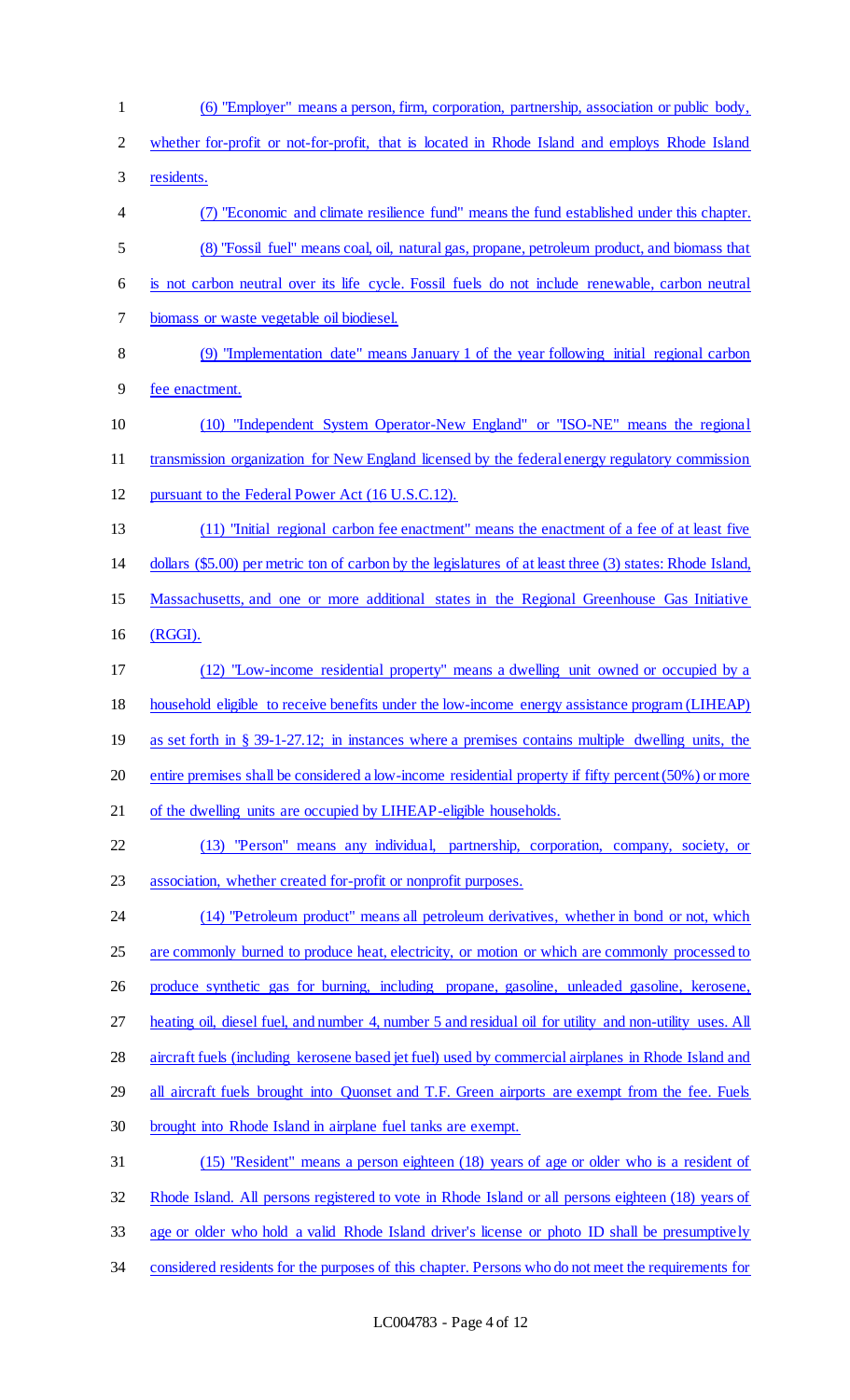- presumptive eligibility may establish eligibility by presenting other acceptable documentation.
- (16) "Small business property" means the premises, whether owned or leased, of any
- 3 employer, other than a public body, that is a small business as defined by the United States Small
- Business Administration (SBA).
- 

# **23-82.1-3. Carbon pricing.**

 (a) A fee shall be collected on all non-exempt fossil fuels within the state for purposes of distribution or use within the state, at the rate specified in subsection (b) of this section, in the manner specified in subsections (e) through (l) of this section.

- (b) Commencing on the implementation date, a fee shall be charged at a rate of fifteen 10 dollars (\$15.00) per metric ton of  $CO<sub>2</sub>e$  that would be released by burning the fuel sold. In each subsequent fiscal year, the rate shall be the rate of the previous fiscal year plus five dollars (\$5.00), until it reaches a rate of fifty dollars (\$50.00) per ton. After the rate reaches fifty dollars (\$50.00) per ton, in each subsequent fiscal year the rate will increase in accordance with inflation, as measured by Rhode Island's cost-of-living-adjustments calculated using the United States Bureau of Labor Statistics Consumer Price Index or, if that index is not available, another index adopted by the director of revenue. (c) The director of revenue shall calculate and publish the rate in current dollars for each year, by December 1.
- 19 (d) In sales where greenhouse gas emissions from the fossil fuels are to be permanently sequestered and not released into the atmosphere, charges on the fossil fuels shall be reduced by 21 the director of revenue in proportion to the amount of  $CO<sub>2</sub>e$  that is to be sequestered. The office of energy resources shall ensure that in such cases, the emissions are actually sequestered and not
- released into the atmosphere.
- (e) The fee shall be collected on all petroleum products at their first point of sale within the state for consumption or distribution within the state.
- (f) All suppliers of electricity, including all electric distribution companies operating in the 27 state and all competitive suppliers of electricity to end users, shall pay the fee on behalf of all of their electricity customers on the basis of each kilowatt hour of electricity used by each distribution 29 customer. The per kilowatt hour fee to be paid by the supplier of electricity will be calculated in the following manner:
- (1) The fee shall be calculated on an annual basis, based on the electricity fuel mix as defined above.
- 33 (2) The CO<sub>2</sub>e of every kilowatt hour of electricity shall be determined by taking the weighted average of the natural gas, coal, and oil portions of the fuel mix and multiplying each of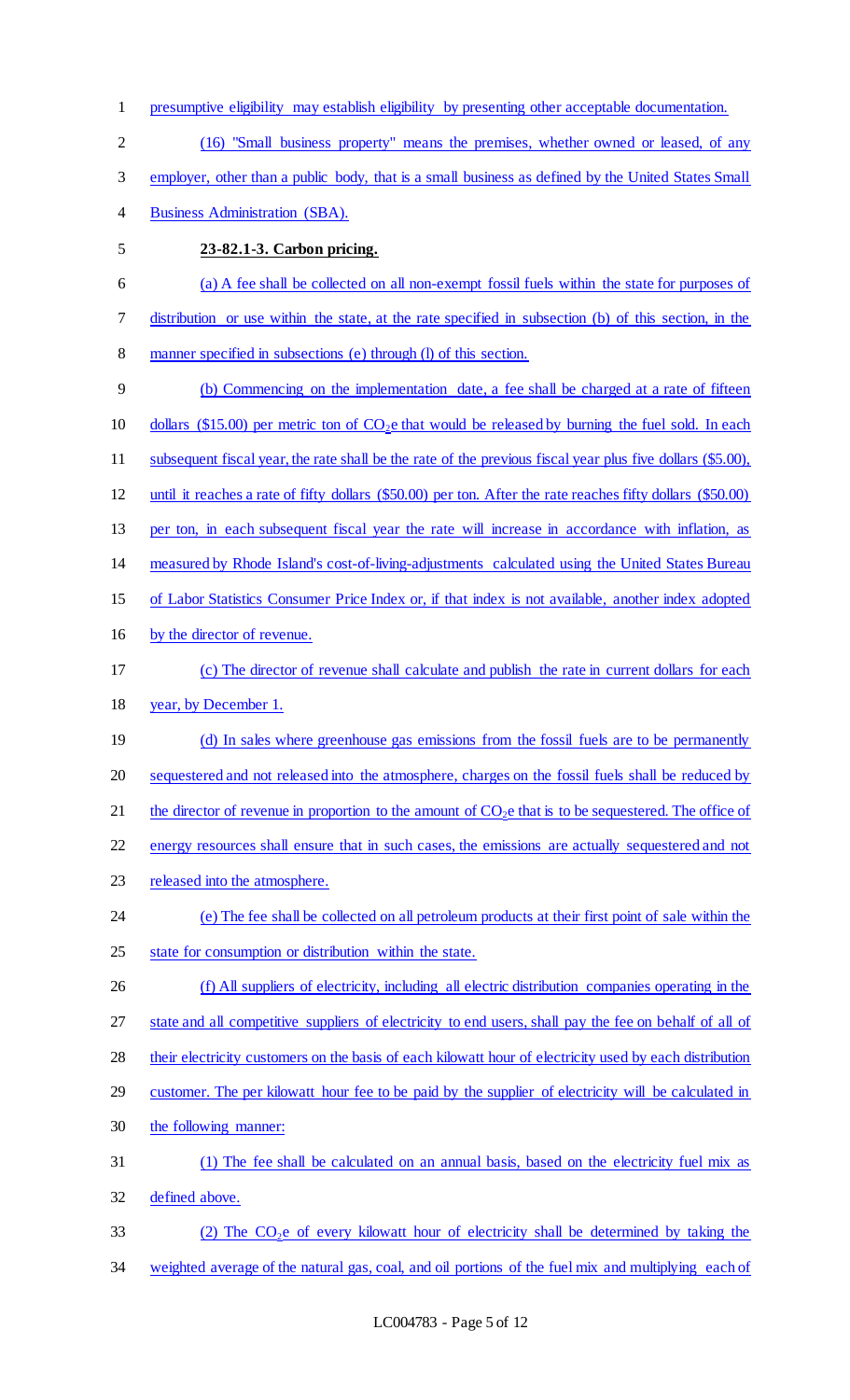1 those portions separately by the amount of  $CO<sub>2</sub>e$  emissions created per kilowatt hour of electricity

produced by each such fuel, as those carbon intensity levels are from time to time determined by

the United States Energy Information Administration (EIA).

 (3) The supplier of electricity shall deduct from the fee calculated by subsections (f)(1) and (f)(2) of this section an amount equal to the amount it paid for the same year on account of regional greenhouse gas initiative (RGGI) clearing auctions; provided, however, that the amount so deducted may be no greater than the total amount of the fee as calculated in subsections (f)(1) and (f)(2) of this section. The electricity supplier shall also deduct from the fee calculated an amount equal to the amount it may have paid for NE-GIS certificates as defined in § 39-26-2.

 (g) On April 1 of each year, each supplier of electricity shall file with the commission the 11 result of its proposed calculation for the year beginning the following July 1. The filing will include sufficient supporting data to enable the commission to determine whether the calculation by the 13 supplier of electricity was made fully in accordance with subsection (f) of this section. Upon receipt of the calculation by the supplier of electricity, the commission shall open a docket. The sole purpose of the docket shall be for the commission to determine whether the calculation by the supplier of electricity was made fully in accordance with subsection (f) of this section. If the commission determines that the calculation by the supplier of electricity was made fully in accordance with subsection (f) of this section, the commission shall, no later than May 15 of the same year, issue its order approving the calculation. If the commission determines that the calculation by the supplier of electricity did not fully comply with subsection (f) of this section, the commission shall issue an order stating clearly the errors that were made by the supplier of 22 electricity. In that event, the supplier of electricity shall have twenty-one (21) days to make a compliance filing with the commission, correcting the errors identified in the commission's order. 24 (h) Any entity which generates more than twenty-five thousand kilowatt hours (25,000 25 kwh) of electricity for on-site use using any combination of one or more fossil fuels shall be 26 obligated to pay the carbon price, which shall be calculated by multiplying the quantity of each 27 separate fossil fuel combusted to produce electricity by the  $CO<sub>2</sub>e$  emissions of each separate fuel so combusted. Within one year following the date of enactment of this chapter, the director of revenue shall issue rules, pursuant to chapter 35 of title 42, for the regular and efficient calculation, assessment, and collection of these carbon price amounts. Any fee already paid on said fuel pursuant to this section shall be deducted from the fee that would otherwise be due under this subsection. (i) The local distribution company for natural gas shall pay the fee on behalf of all of its

34 distribution customers. The fee shall be calculated by multiplying the number of cubic feet of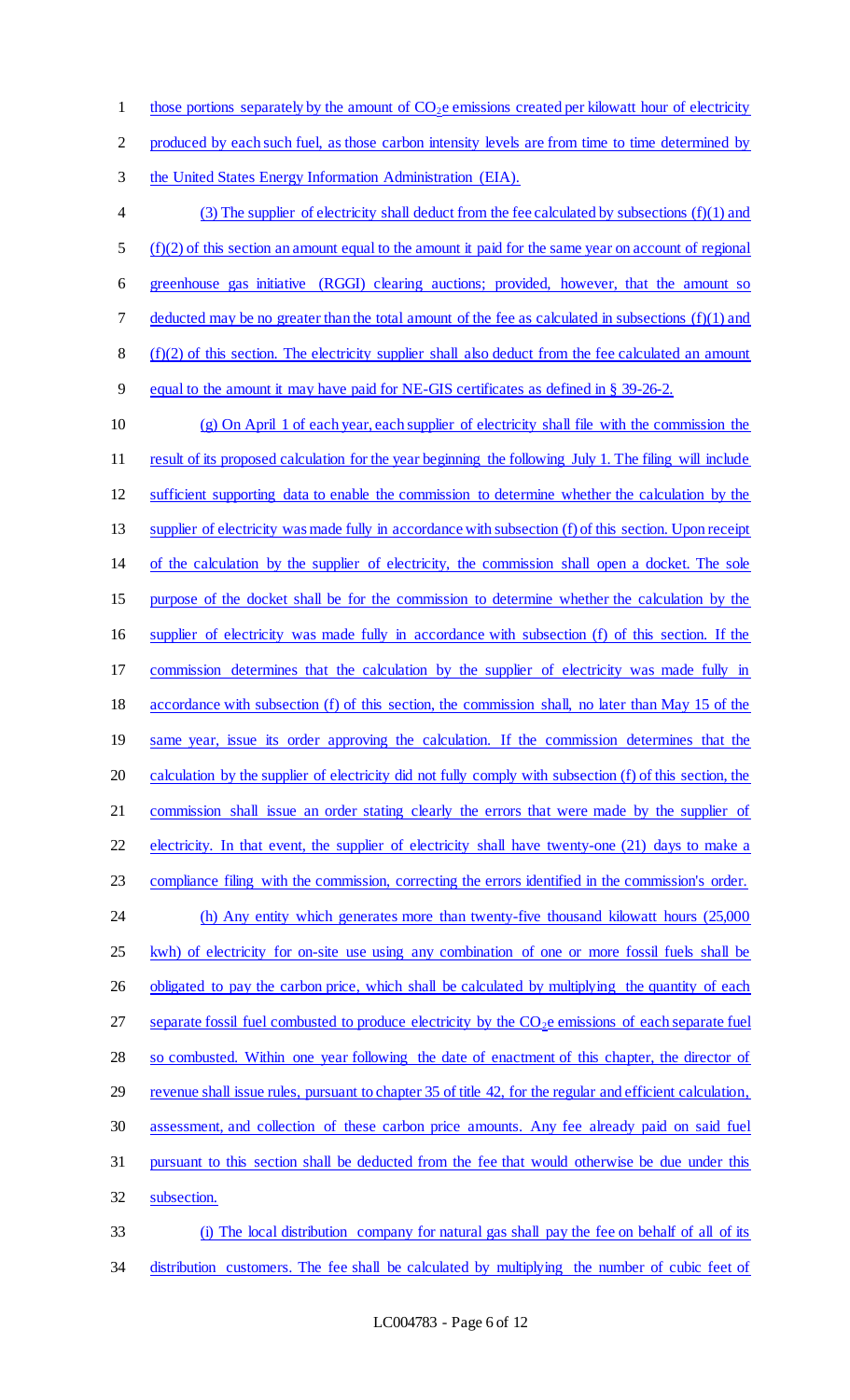1 natural gas used by each customer by the amount of  $CO<sub>2</sub>e$  released by burning one cubic foot of natural gas, as that value is from time to time determined by the United States Energy Information Administration (EIA). 4 (j) The office of energy resources shall determine the amount of  $CO<sub>2</sub>e$  released in the form of escaped methane due to the extraction, transport, or distribution of natural gas before the point of consumption in Rhode Island, and shall add an additional charge to the carbon price for all 7 natural gas or natural-gas-based electricity, based on the rate specified in subsection (b) of this section. This fee shall be published no later than December 10 of each year. (k) In the event that a separate fee on the greenhouse gas content of transportation fuels is established, this fee shall be deducted from the fee imposed by the economic and climate resilience act; provided, however, that the amount so deducted may be no greater than the total amount of the 12 fee as calculated in subsections  $(f)(1)$  and  $(f)(2)$  of this section. (l) Government agencies whose primary purpose is to provide public transportation by bus, van, rail, ferry or other means that reduce the amount of driving by private motor vehicles shall be exempt from the fees set forth in this section for the portion of their business that provides public transport. (m) The fee established by this chapter shall be reduced by the amount of any fee or 18 payment due under any federal law or under this section that sets a carbon price on the same fossil 19 fuels for the same year as described in this chapter; provided, however, that such reduction shall not be in an amount of less than zero. **23-82.1-4. Economic and climate resilience fund.**  (a) There is hereby established a restricted receipt account in the general fund to be known as the economic and climate resilience fund. All fees collected under this chapter shall be deposited 24 in the economic and climate resilience fund. (b) Unexpended balances and any earnings thereon shall not revert to the general fund but 26 shall remain solely in the economic and climate resilience fund. The economic and climate resilience fund shall be used solely to carry out the provisions of this chapter. (c) Proceeds from the economic and climate resilience fund may only be used for the purposes described in § 23-82.1-5. Proceeds shall be available for the purposes described in § 23- 82.1-5 without appropriation. (d) An independent economic and climate resilience fund oversight board shall be created, with members chosen by the governor with the advice and consent of the senate, to include nine (9) members with one member representing each of the following interests: small business, large business, labor, environmental justice, scientific community, low-income, historically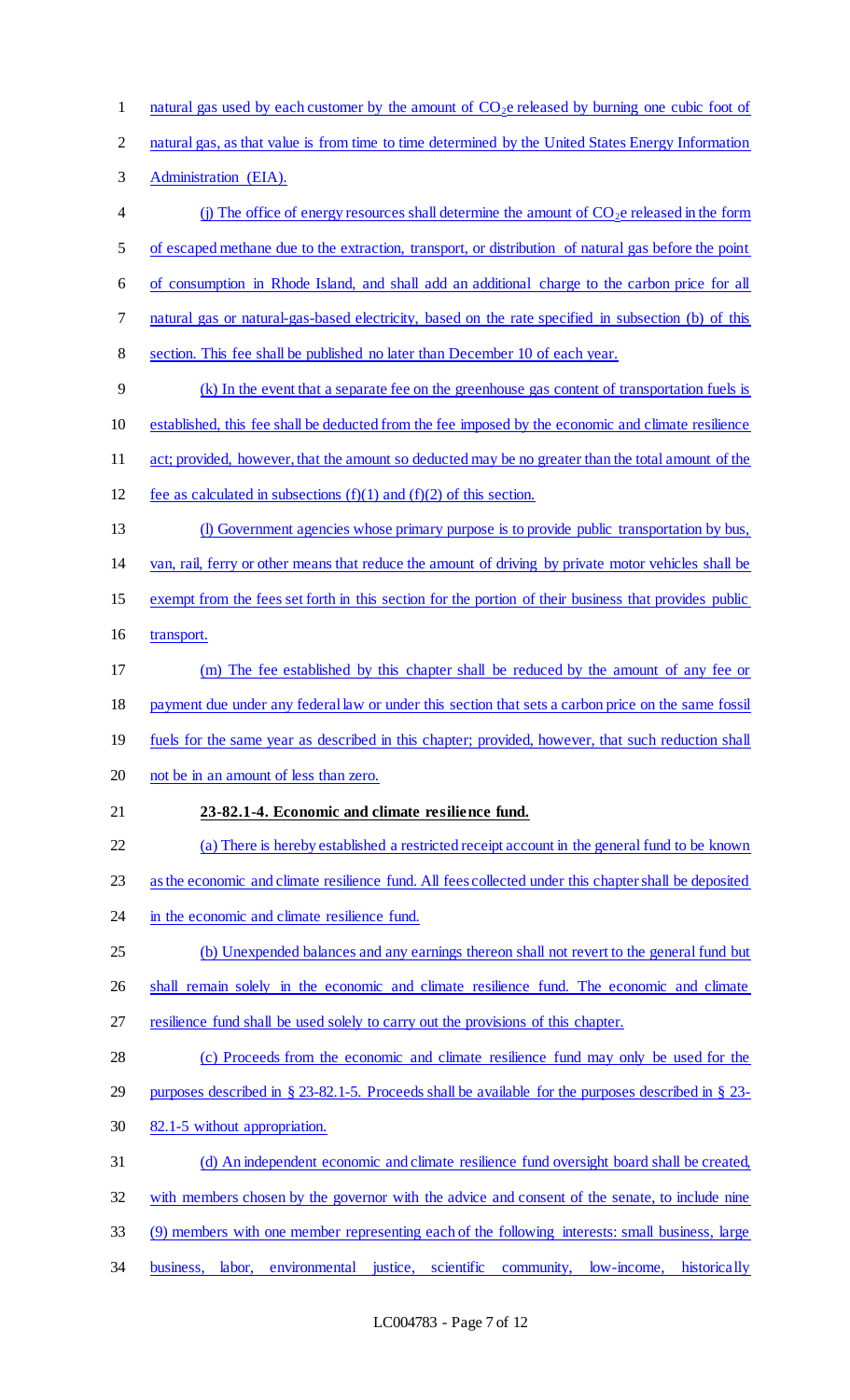| $\mathbf{1}$   | marginalized groups, community development organizations, and the transportation sector.               |
|----------------|--------------------------------------------------------------------------------------------------------|
| $\overline{2}$ | Members shall have staggered three (3) year terms. The director of the Rhode Island infrastructure     |
| 3              | bank and the commissioner of the office of energy resources shall serve as permanent ex officion       |
| 4              | non-voting members. The board shall elect a chair from its voting membership. The oversight board      |
| 5              | shall convene quarterly to carry out roles pursuant to the provisions of subsection $(d)(1)$ of this   |
| 6              | section with the support of the office of energy resources.                                            |
| 7              | (1) The economic and climate resilience fund oversight board and the office of energy                  |
| 8              | resources (OER) shall prepare and deliver an annual report to the house committee on environment       |
| 9              | and natural resources, the senate committee on environment and agriculture, the house committee        |
| 10             | on finance, and the senate committee on finance on or before May 1, one year after the                 |
| 11             | commencement of the fee, and annually on or before May 1 thereafter, which will:                       |
| 12             | (i) Recommend changes to the fee in order to account for greenhouse gas emissions                      |
| 13             | associated with the full lifecycle of all fossil fuels, including emissions prior and subsequent to    |
| 14             | combustion associated with extraction, transportation, or disposal in order to help the state meet its |
| 15             | greenhouse gas reductions targets;                                                                     |
| 16             | (ii) Recommend changes to the logistics of dividend distribution as currently specified in             |
| 17             | §§ 23-82.1-5(b) and (c) in order to more fully account for equity in the needs of residents and        |
| 18             | consumers, especially low-income residents.                                                            |
| 19             | (2) In addition to the revenue generated by $\S$ 23-82.1-3, the board may:                             |
| 20             | (i) Accept and administer grants from both public and private sources for the carrying out             |
| 21             | of any of its functions, which loans or grants shall not be expended for other than the purposes for   |
| 22             | which provided; and                                                                                    |
| 23             | (ii) Apply for, accept and expend allocations, grants and bequests of funds for the purpose            |
| 24             | of carrying out the responsibilities of the board.                                                     |
| 25             | 23-82.1-5. Economic and Climate Resilience Fund Uses.                                                  |
| 26             | (a) The Rhode Island infrastructure bank, under the auspices of the economic and climate               |
| 27             | resilience fund oversight board pursuant to $\S$ 23-82.1-4, shall use the funds from the economic and  |
| 28             | climate resilience fund as follows:                                                                    |
| 29             | (1) Twenty-eight percent (28%) shall go to support climate resilience, renewable energy,               |
| 30             | energy efficiency, climate adaptation, and low carbon transition initiatives in Rhode Island:          |
| 31             | (i) At least one-third $(1/3)$ of funding from the twenty-eight percent $(28%)$ of the economic        |
| 32             | and climate resilience fund that will be distributed to resilience and renewable energy programs       |
| 33             | shall be distributed to neighborhoods, municipalities, groups of municipalities, or regional agencies  |
|                |                                                                                                        |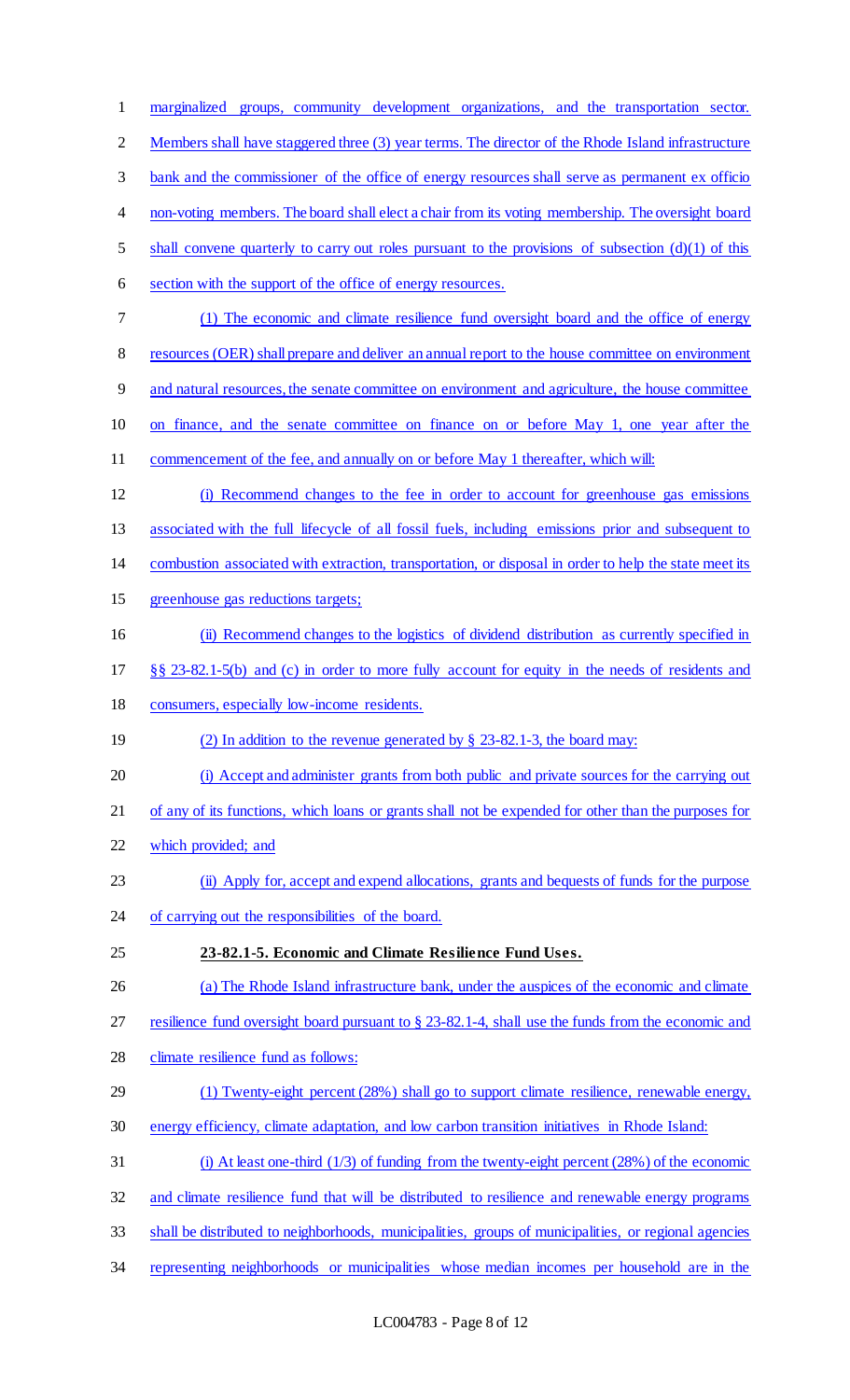1 lowest third (1/3) of median incomes for all municipalities in the state.

 (ii) For purposes of this subsection, to calculate the lowest third (1/3), the median income of each municipality shall be weighted by the number of households in the municipality. When possible, distribution shall prioritize assisting municipalities with existing climate action plans in 5 renewable energy and efficiency projects. A training session for municipal planners relating to implementing resilience and renewable energy programs shall be a prerequisite for the municipalities to receive funds. (2) Thirty percent (30%) shall be used to provide direct dividends to employers in the state, in the manner specified in subsections (b) and (d) of this section; (3) Forty percent (40%) shall be used to provide direct dividends to residents in the state, 11 in the manner specified in subsections (b) and (c) of this section; (4) Up to two percent (2%) shall be used to pay for administrative costs associated with collecting the charges, administering the economic and climate resilience fund, and carrying out other responsibilities assigned to the office of energy resources and department of revenue under this chapter. Any unexpended revenue from this two percent (2%) shall be reallocated to climate resilience and renewable energy programs, pursuant to § 23-82.1-5(a)(1). None of said proceeds shall fund government operations or obligations other than to pay for reasonable administrative costs in connection with the Economic and Climate Resilience Act of 2022 which should not be 19 higher than two percent (2%) of revenue collected. From the period commencing on the effective 20 date of this chapter through the implementation of the regulations necessary for the collection of fees provided for under this chapter, the administrative allocation shall be the actual administrative cost, and the amount of revenue directed to the climate resilience and renewable energy program shall be reduced by the amount above two percent (2%) that is used for administrative costs. 24 (b) The dividends specified above shall be implemented, at the discretion of the director of 25 revenue, through a refundable credit added to tax returns for residents and employers that file tax 26 returns. For residents and employers without tax filings, dividends will be granted in the form of 27 direct checks. The director of revenue shall make every reasonable effort to ensure that every 28 resident and employer, regardless of whether or not a particular resident or employer files tax 29 returns or actually owes taxes, including not-for-profit organizations and government entities, receives a dividend. Dividends will be calculated based on the estimated increased total costs of energy in Rhode Island and distributed at the beginning of each year. The first set of dividends shall be distributed before the implementation date based on estimated increased costs for the period of January 1 through December 31 of that year, which may be subject to cost reconciliation based on actual total costs by June 30 of that year.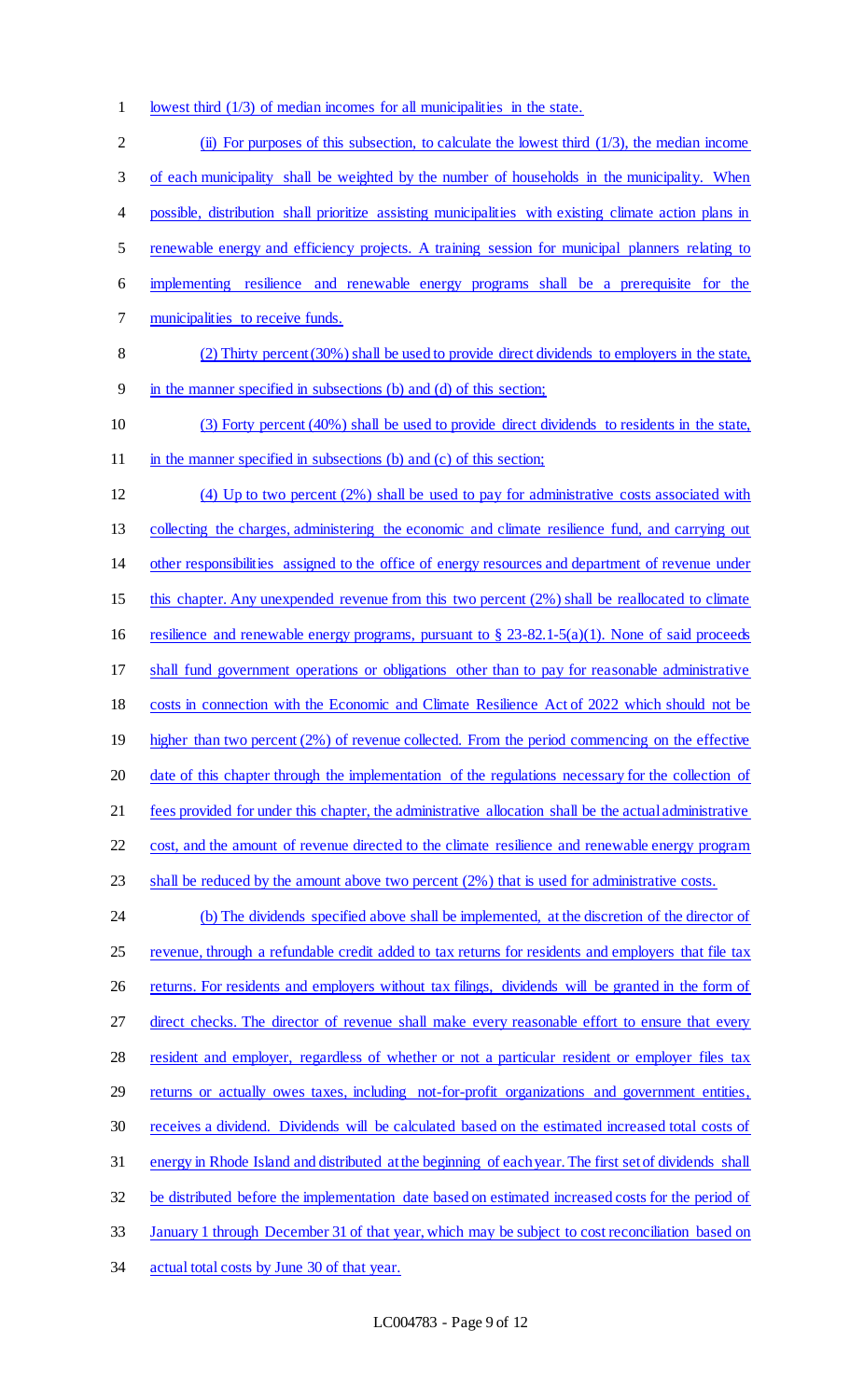1 (c) The resident dividends shall be determined as follows:

| $\overline{2}$ | (1) Fifty percent (50%) of the funds reserved for residents shall be returned in equal                 |
|----------------|--------------------------------------------------------------------------------------------------------|
| 3              | amounts to residents in the state of Rhode Island whose incomes fall in the lowest one-third (1/3)     |
| 4              | of after-tax incomes. Every resident in this one-third $(1/3)$ shall receive an equal dividend amount. |
| 5              | Every resident in this one-third $(1/3)$ who is a head of household with children or dependents under  |
| 6              | the age of eighteen (18) shall have the dividend increased based on the number of children or          |
| 7              | dependents under the age of eighteen (18) in residence, with each child adding the value of one        |
| 8              | equal dividend amount.                                                                                 |
| 9              | (2) Thirty-five percent (35%) of the funds reserved for residents shall be returned in equal           |
| 10             | amounts to residents in the state of Rhode Island whose incomes fall in the middle one-third $(1/3)$   |
| 11             | of after-tax incomes. Every resident in this one-third $(1/3)$ shall receive an equal dividend amount. |
| 12             | Every resident in this one-third $(1/3)$ who is a head of household with children or dependents under  |
| 13             | the age of eighteen (18) shall have the dividend increased based on the number of children or          |
| 14             | dependents under the age of eighteen (18) in residence, with each child adding the value of one        |
| 15             | equal dividend amount.                                                                                 |
| 16             | (3) Fifteen percent (15%) of the funds reserved for residents shall be returned in equal               |
| 17             | amounts to residents in the state of Rhode Island whose incomes fall in the top one-third (1/3) of     |
| 18             | after-tax incomes. Every resident in this one-third $(1/3)$ shall receive an equal dividend amount.    |
| 19             | Every resident in this one-third $(1/3)$ who is a head of household with children or dependents under  |
| 20             | the age of eighteen (18) shall have the dividend increased based on the number of children or          |
| 21             | dependents under the age of eighteen (18) in residence, with each child adding the value of one        |
| 22             | equal dividend amount.                                                                                 |
| 23             | (d) The employer dividends shall be determined as follows:                                             |
| 24             | (1) Seventy percent (70%) of the funds reserved for employers shall be distributed to                  |
| 25             | employers in an amount proportional, in terms of full-time equivalent employees, to the employer's     |
| 26             | share of total employment in the state.                                                                |
| 27             | (2) Thirty (30%) of the funds reserved for employers shall be additionally distributed to              |
| 28             | employers identified by the office of energy resources as energy intensive, trade exposed, or most     |
| 29             | vulnerable to fuel cost increases, which employers shall include, but not be limited to, the fishing   |
| 30             | and agriculture industries.                                                                            |
| 31             | (e) Residents and businesses will be given the option to opt out of receiving all or part of           |
| 32             | their dividend payment to allow assistance to low-income residents so they do not experience           |
| 33             | increased energy costs.                                                                                |
| 34             | (f) The director of revenue shall issue a public report, submitted to the governor, the                |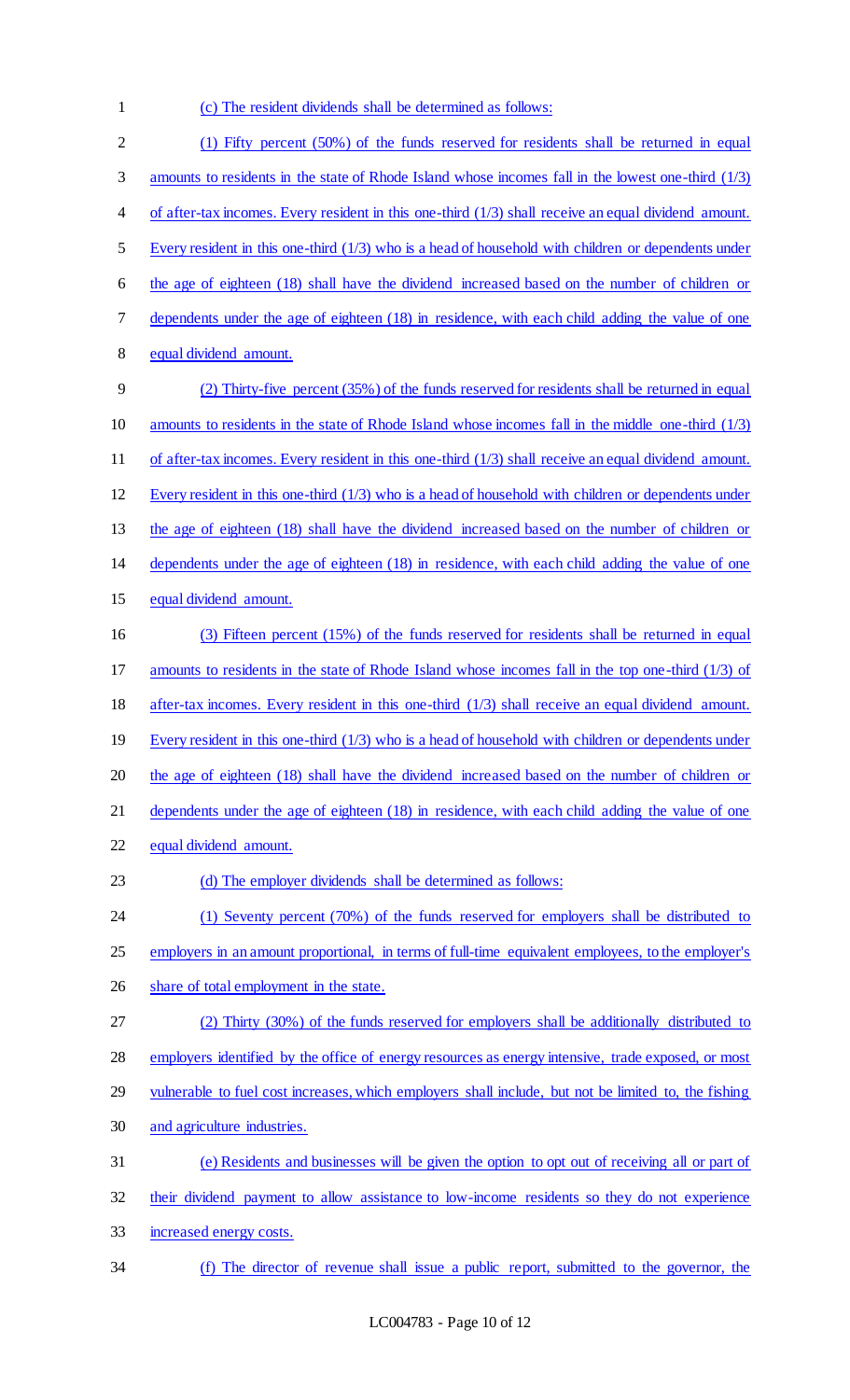- speaker of the house, and the senate president, by December 31 of each year commencing with
- 2 2022, stating the expenditures from the economic and climate resilience fund for the most recently
- completed fiscal year and plans to distribute the balance remaining in the fund, if any.
- **23-82.1-6. Promulgation of Rules.**
- The department of revenue, office of energy resources, and any other state agency or
- instrumentality designated by this chapter or by the director of administration to perform functions
- or duties to effectuate the purposes and functions of this chapter are hereby authorized to adopt, in
- accordance with the provisions of chapter 35 of title 42, administer, and enforce any rules necessary
- or convenient to carry out the purposes of this chapter.

# **23-82.1-7. Implementation.**

- The implementation of the provisions of this chapter shall commence upon initial regional
- carbon fee enactment.
- SECTION 4. This act shall take effect on July 1, 2023.

#### ======== LC004783 ========